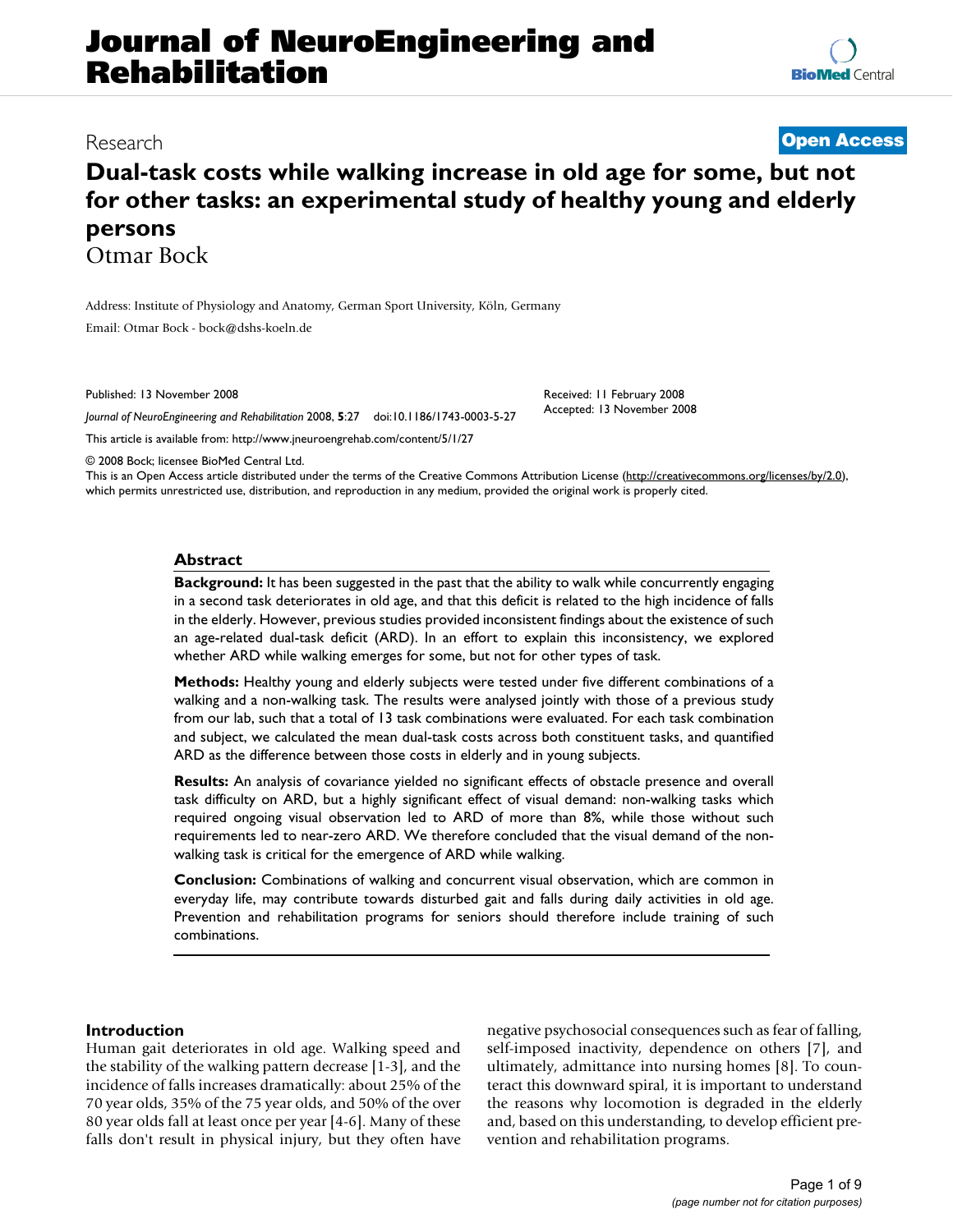Previous studies proposed various explanations for gait impairments in old age, such as reduced sensory functions, muscle weakness, and slowdown of psychomotor processing [reviews in [7,9,10]], as well as a reduced ability to perform two tasks concurrently [11,12]. Our present work focuses on the latter explanation. According to this view, elderly persons are at a particular risk of falling when they move through their home while talking to a friend on the phone, walk down a street while mentally rehearsing the shopping list, cross a roadway while watching for traffic, etc. Indeed, a number of studies provided experimental evidence that seniors have more problems than younger persons to perform two tasks concurrently [13-16]. This age-related dual-task deficit (ARD) has been attributed to the shrinkage of prefrontal brain areas in old age [17-19], since those areas are strongly related to executive functions – such as the management of multipletasks [17,20].

Most previous studies documented ARD using tasks which required manual and/or verbal responses; their findings are therefore not necessarily generalizable to locomotion. Other authors included a task which required a *postural* response, such as maintenance of steady stance [21-23], or recovery of stance after a perturbation [24,25]; those authors observed ARD as well. Yet other work included *walking* as a task, but unfortunately, the resultant data are inconclusive. Some of the latter studies compared single- and dual-task performance on only one of the two concurrent tasks, and thus confounded ARD with task priority: a larger dual-task decrement of seniors on the registered task may not reflect ARD, but rather seniors' higher priority for the non-registered task [26]. Other authors avoided this design flaw, but yielded discrepant results: some observed *no* ARD while walking [27,28], while others reported *substantial* ARD while walking [29,30]. This discrepancy is probably not explainable by between-study differences of task difficulty, since ARD is *un*related to the difficulty of walking and non-walking tasks [13,29,30]. The emergence of ARD while walking therefore seems to depend on some *specific* task characteristics, present only in a part of the above studies.

In search for those characteristics, our group has recently compared eight different combinations of a walking and a non-walking task [31], and found ARD for only one of them. This combination differed from the other ones in three respects: subjects had to walk on a treadmill rather than on solid ground, they had to avoid obstacles while walking, and had to engage in ongoing visual observation of the non-walking task. It remained open in the above study which of these differences was responsible for the emergence of ARD, and the present work was therefore designed to find out.

#### **Methods**

Eighteen younger (24.3  $\pm$  3.5 years of age, 9 female and 9 male) and fifteen older subjects (67.2  $\pm$  3.6 years of age, 7 female and 8 male) participated in Exp. A. Sixteen younger (22,4  $\pm$  1.6 years of age, 6 female and 10 male) and sixteen older subjects (66.1  $\pm$  3.7 years of age, 6 female and 10 male) participated in Exp. B. All elderly subjects lived independently in the community, and exhibited no signs of cognitive or sensorimotor deficits except corrected vision and hearing. No subject had been involved in sensorimotor research before. All subjects signed an informed consent statement before participating in this study, which was pre-approved by the author's Ethics committee.

Experiment A was designed to find out whether the use of a treadmill was essential for the emergence of ARD in our previous study. Furthermore, we wanted to find out whether ongoing visual observation but not visual memory was crucial. Subjects therefore walked on solid ground while avoiding obstacles, engaged in a visual checking task, and/or kept a visual scene in memory. The walking and each non-walking task were administered separately as well as concurrently.

For task *walk*<sup>*o*</sup>, an obstacle parcours was laid out in a 2.2 m wide hallway. Paper sheets of 60 cm width and 21 cm length were distributed along the floor at center-to-center distances of 1.8\*λ, 3.5\* λ, 5.5\* λ, 3.5\* λ, 1.5\* λ, 5.5\* λ, and 1.5\*  $\lambda$ , where  $\lambda$  denotes the mean step length of a given subject, as determined prior to the experiment. We found in preliminary tests that this obstacle layout is complex enough to disturb the gait rhythm, but simple enough to be negotiated by elderly persons without help. Subjects started to walk two steps in front of the first obstacle, and finished one step behind the last. They walked at their preferred speed, and all succeeded in not touching the obstacles. We quantified their performance as mean walking speed from the last footfall before the second obstacle until the first footfall after the last obstacle.

In task *checkgw*, subjects held a clipboard in their left, and a pen in their right hand. A paper sheet on the clipboard displayed pairs of boxes, arranged in three columns of 25 rows. One box of each pair was grey and the other white, and their order (grey-white versus white-grey) varied randomly between pairs. A new paper sheet with a different order of pairs was used for each task repetition. Subjects were instructed to scan the paper from top to bottom, column by column, and to check off the grey box of the first pair, the while box of the second, the grey box of the third, the white box on the fourth, etc. We quantified their performance as the number of boxes checked correctly within 20 s of quiet stance (single-task condition), or during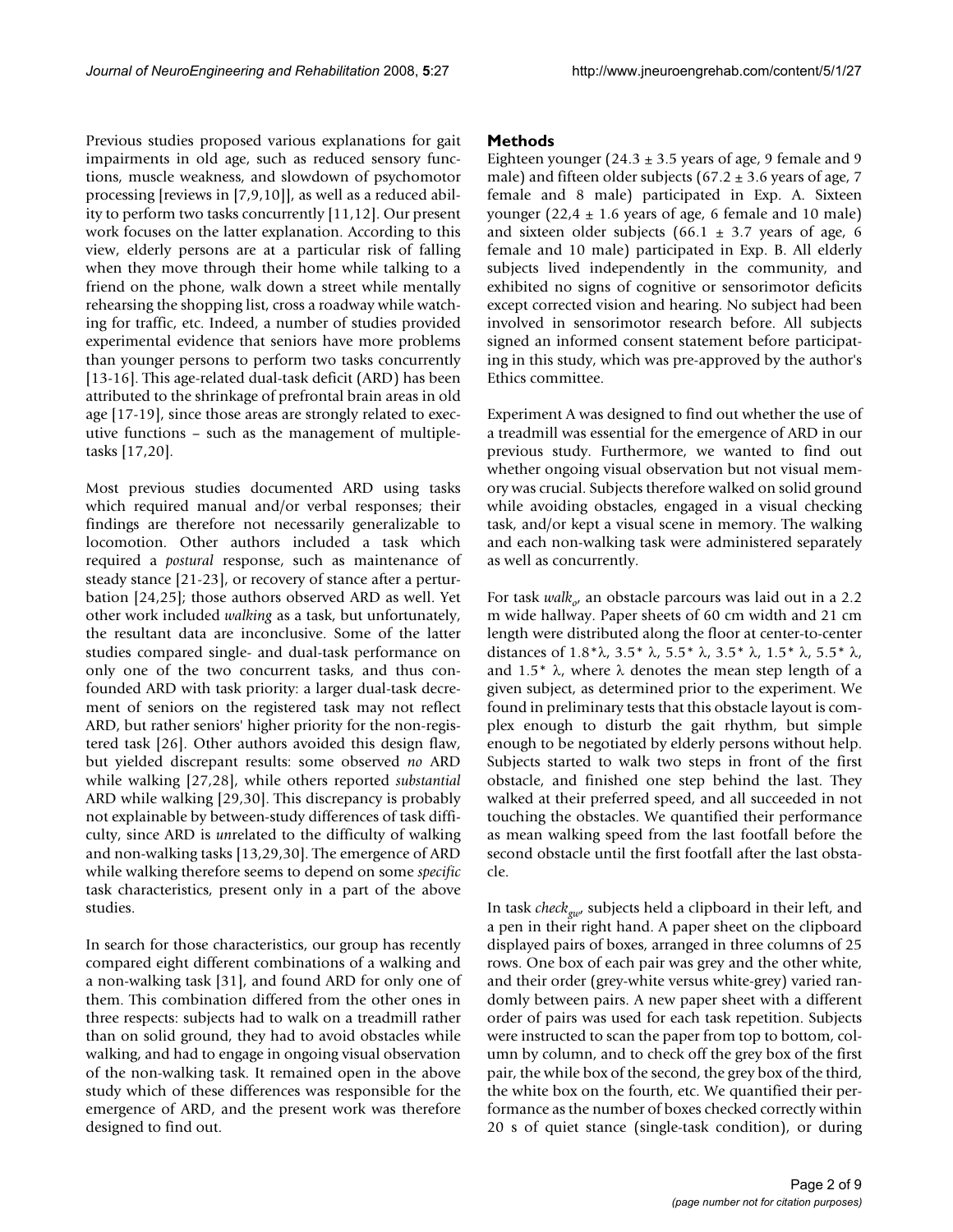negotiation of the obstacle parcours (dual-task condition).

In task *memo*, subjects inspected for 20 s a drawing which showed a familiar scene, such as children at play. Afterwards, they stood still for 20 s (single-task condition) or negotiated the obstacle parcours (dual-task condition), and were then asked ten questions about the drawing such as "how many toy trucks did you see?". Their performance was scored as number of correct responses. A new drawing was used for each task repetition.

Each subject participated in the single-task conditions  $walk_{o}$ , *check<sub>gw</sub>*, and *memo*, and in the dual-task conditions *walk*<sub>o</sub>+*check*<sub>gw</sub>, and *walk*<sub>o</sub>+*memo*. Each condition was repeated three times, and the average score across repetitions was used for further analyses. The order of conditions varied randomly between subjects. The experiment took about 30 minutes, including instructions and other preliminary activities.

Experiment B was designed to find out whether the emergence of ARD depended on the use of obstacles in *walk*<sub>o</sub>, and/or on rule switching in *check<sub>gw</sub>*. We therefore administered the additional tasks *walk*, where subjects walked down an obstacle-free hallway at preferred speed for the same distance as in Exp. A, and *check*<sub>g</sub>, where subjects checked off just the grey boxes in all grey-and-white pairs. Performance was quantified as the mean walking speed from the second to the second-to-last step, and as the number of boxes checked correctly within 20 s. Each subject participated in two repetitions of *walk*, *check*<sub>*v*</sub>, *walk*<sub>0</sub>, *checkgw*, *walk+checkg*, *walk+checkgw*, *walko*+*checkg*, *and*  $walk_0 + check_{gw}$  with the order of conditions varying randomly between subjects. The experiment took about 45 minutes, including instructions and other preliminary activities.

#### **Results**

The left part of Fig. 1 illustrates the outcome of Exp. A. Older subjects performed generally less well than younger ones, in all single- and dual-task conditions. In both age groups, walking speed (top plot) was not affected by task *memo*, but was substantially reduced by task *check<sub>gw</sub>*. Memory recall (middle plot) decreased slightly, and checking performance (bottom plot) decreased distinctly when the walking task was added. In accordance with these observations, two-way analyses of variance (ANOVAs) yielded significant effects of the between-factor Age on the dependent variables walking speed  $(F(1,31) = 9.36; p <$ 0.01), memory recall  $(F(1,31) = 40.18; p < 0.001)$ , and checking performance  $(F(1,31) = 23.88; p < 0.001)$ , as well as significant effects of the within-factor Condition on walking speed  $(F(2,62) = 147.38; p < 0.001)$ , memory recall  $(F(1,31) = 7.10; p < 0.05)$ , and checking performance  $(F(1,31) = 97.26; p < 0.001)$ . The Age\*Condition interactions were non-significant for all three dependent variables.

To quantify subjects' ability for executing two tasks concurrently, we calculated for each subject and task the dualtask costs DTC according to the customary formula [32]

DTC [%] = 100 \* (single-task score - dual-task score)/single-task score (1)

The outcome is summarized in the top part of Tab. 1. DTC was small for both constituent tasks of *walk*<sub>o</sub>+*memo* (i.e., for walking as well as for memorizing), but was large for both constituent tasks of *walk*<sub>o</sub>+*check<sub>gw</sub>*. Elderly subjects had larger DTC than younger ones, particularly in  $walk_0 + check_{\text{env}}$  but the difference between age groups failed to reach statistical significance in t-tests (last column of Tab. 1). The latter outcome reflects the lack of a significant Age\*Condition interaction in the above ANO-VAs.

Subjects' performance in Exp. B is illustrated in the right part of Fig. 1. Again, older subjects performed generally less well than younger ones. Walking speed was comparable in *walk* and *walk*<sup>*o*</sup>, and decreased somewhat when a second task was added. Checking performance was better in *check<sub>g</sub>* than in *check<sub>gw</sub>*, decreased slightly when *walk* was added, and more distinctly when *walk*<sub>o</sub> was added. In accordance with these observations, two-way ANOVAs yielded significant effects of Age on walking speed  $(F(1,30) = 5.83; p < 0.05)$ , performance in *check<sub>g</sub>*  $(F(1,30))$ = 25.36; p < 0.001), and in *checkgw* (F(1,30) = 45.22; p < 0.001). We also found significant effects of Condition on walking speed  $(F(5,150) = 70.93; p < 0.001)$ , performance in *check<sub>g</sub>* (F(2,60) = 106,80; p < 0.001), and in *check<sub>gw</sub>*  $(F(2,60) = 37.21; p < 0.001)$ . All Age\*Condition interactions were again non-significant. The corresponding DTC scores are summarized in the bottom part of Tab. 1. They are substantial, except when younger subjects performed one of the checking tasks in combination with obstaclefree walking. Again, elderly subjects had larger DTC than younger ones, but unlike in Exp. A, the group difference now became significant for two task combinations.

The present findings can be compared to those from our previous study [31], thus bringing together data from 13 task combinations, collected in 214 elderly and 205 younger subjects. The tasks used in the previous study are briefly described in Tab. 2. To present the outcome of both studies compactly, we calculated for each subject, and each task combination *task*α *+ task*β, the mean dualtask costs as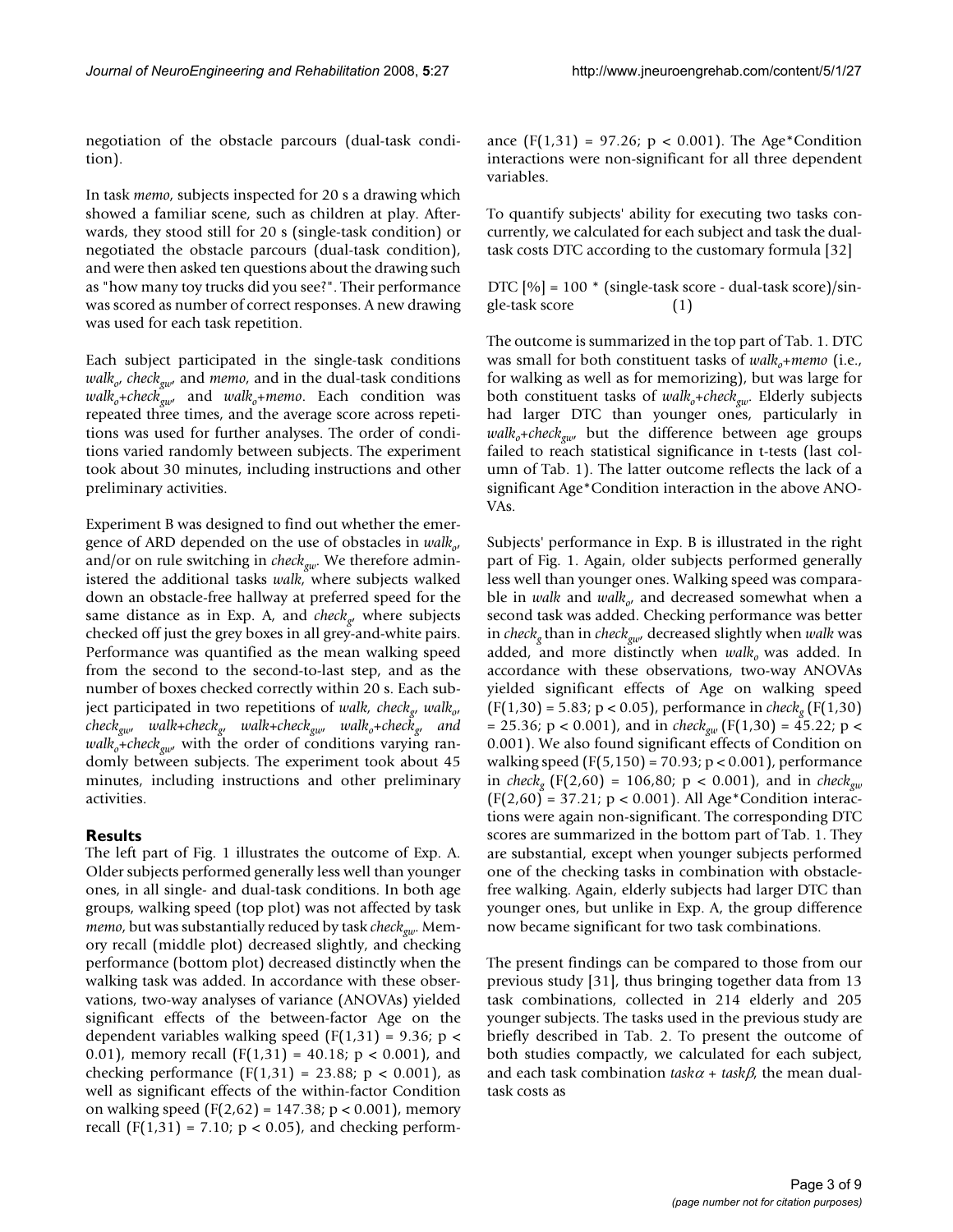

#### Figure 1

**Subjects' performance on all constituent tasks of Exp. A (left) and B (right)**. Each symbol represents the average score of younger (black) or older (grey) subjects, and each error indicator the corresponding standard deviation.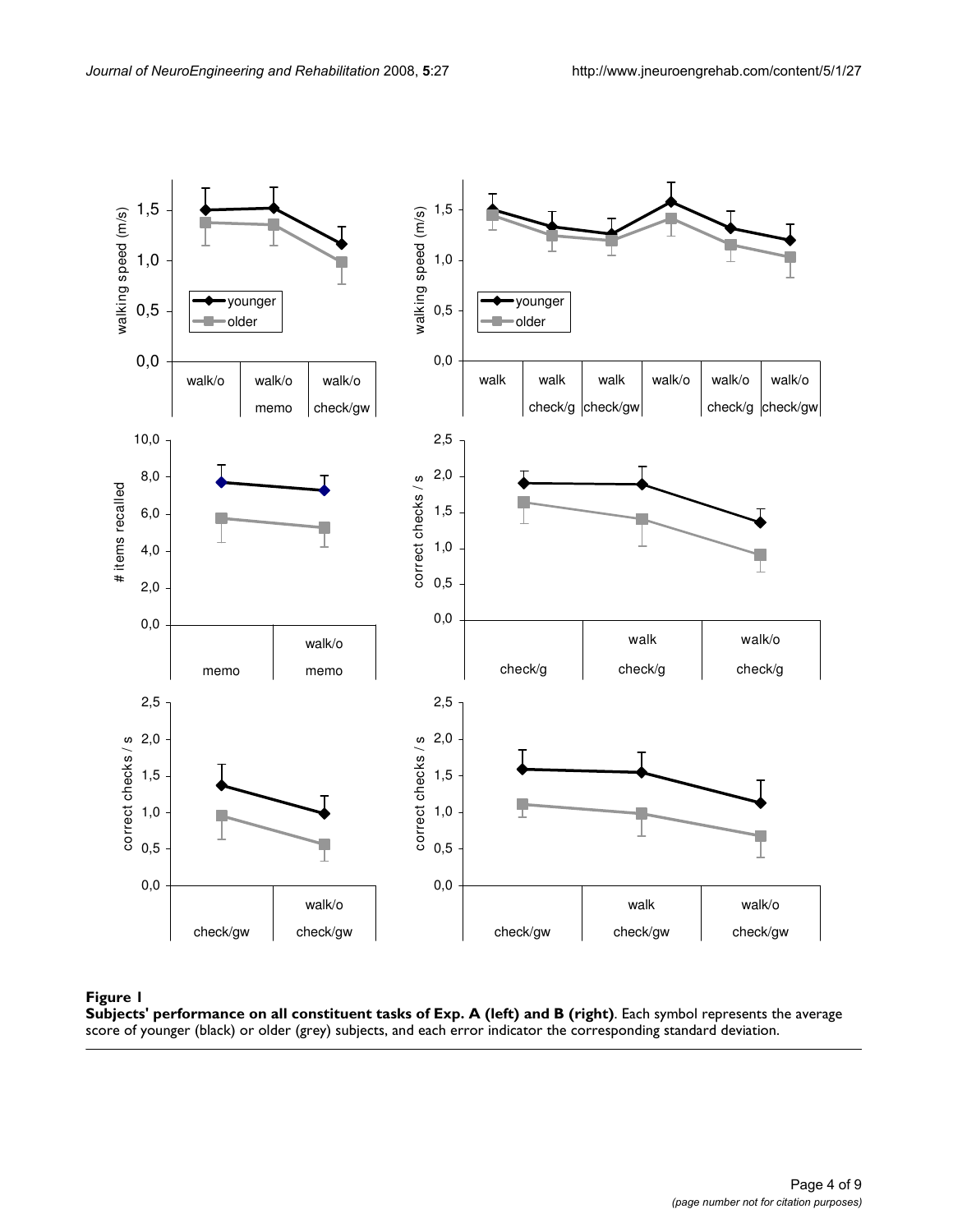| Exp. | task combination                       | task                           | young Ss.         | elderly Ss.       | t                    |
|------|----------------------------------------|--------------------------------|-------------------|-------------------|----------------------|
| A    | walk <sub>o</sub> + memo               | walk <sub>o</sub>              | $-1.21 \pm 5.71$  | $1.22 \pm 6.20$   | $1.17^{n.s.}$        |
|      |                                        | memo                           | $3.84 \pm 12.95$  | $6.78 \pm 15.91$  | $0.58$ n.s.          |
|      | walk <sub>o</sub> +check <sub>gw</sub> | walk <sub>o</sub>              | $22.46 \pm 8.58$  | $28.64 \pm 11.11$ | $1.80^{n.s.}$        |
|      |                                        | checkgw                        | $28.86 \pm 11.67$ | $39.44 \pm 20.71$ | 1.84n.s.             |
| В    | walk + check/g                         | walk                           | $11.20 \pm 6.37$  | $13.84 \pm 7.87$  | 1.04 <sub>n.s.</sub> |
|      |                                        | $check_{g}$                    | $0.44 \pm 12.00$  | $14.53 \pm 17.31$ | $2.67*$              |
|      | walk + check $_{\rm ew}$               | walk                           | $16.02 \pm 8.11$  | $16.96 \pm 10.61$ | $0.28^{n.s.}$        |
|      |                                        | $\mathsf{check}_{\mathsf{gw}}$ | $1.34 \pm 17.25$  | $10.61 \pm 29.00$ | 1.09n.s.             |
|      | walk <sub>o</sub> + check/g            | walk <sub>o</sub>              | $16.35 \pm 7.19$  | $18.34 \pm 9.15$  | $0.68$ n.s.          |
|      |                                        | $check_{g}$                    | $28.07 \pm 12.82$ | $44.81 \pm 10.68$ | $4.01***$            |
|      | walk <sub>o</sub> + check $_{gw}$      | walk <sub>o</sub>              | $23.83 \pm 8.32$  | $26.85 \pm 13.80$ | $0.74$ n.s.          |
|      |                                        | checkgw                        | $28.77 \pm 16.36$ | $39.36 \pm 24.11$ | $1.45^{n.s.}$        |

#### **Table 1: Dual-task costs of the constituent tasks in Exp. A and B.**

Data columns indicate the mean  $\pm$  standard deviation of DTC in young and elderly subjects, and the t-scores of t-tests, with n.s.,  $*$ , and  $^{*\!\bowtie\!\times}$  denoting p > 0.05, p < 0.05, and p < 0.001.

#### **Table 2: Summary of experimental tasks used in our previous study.**

| acronym                | description                                                                                            | dependent variable                                    |  |
|------------------------|--------------------------------------------------------------------------------------------------------|-------------------------------------------------------|--|
| walk                   | walk at preferred speed down a 2.2 m wide hallway, or along a 0.8 m wide<br>circular path              | mean speed                                            |  |
| $walk_{n}$             | walk at preferred speed along a 0.2 m wide circle                                                      | mean speed                                            |  |
| walk <sub>nf</sub>     | walk at maximum speed along a 0.2 m wide circle                                                        | mean speed                                            |  |
| treadmill <sub>o</sub> | walk on a treadmill (elderly 0.8, younger 1.2 m/s), while obstacles appear at<br>unknown intervals     | percent of obstacles negotiated without contact       |  |
| spell                  | spell a word of 18-21 letters                                                                          | number of correctly spelled letters per 20 s          |  |
| shape                  | hear names of 10 geometrical shapes while walking, and repeat them<br>afterwards                       | number of correctly repeated shapes                   |  |
| button                 | close nine different buttons on a jacket, open them, close them again, etc.                            | number of completed button actions per 120 s          |  |
| detect                 | press knob when a dot appearing in a random-dot pattern forms a square with<br>three pre-existing dots | percent and RT of hits, percent of correct rejections |  |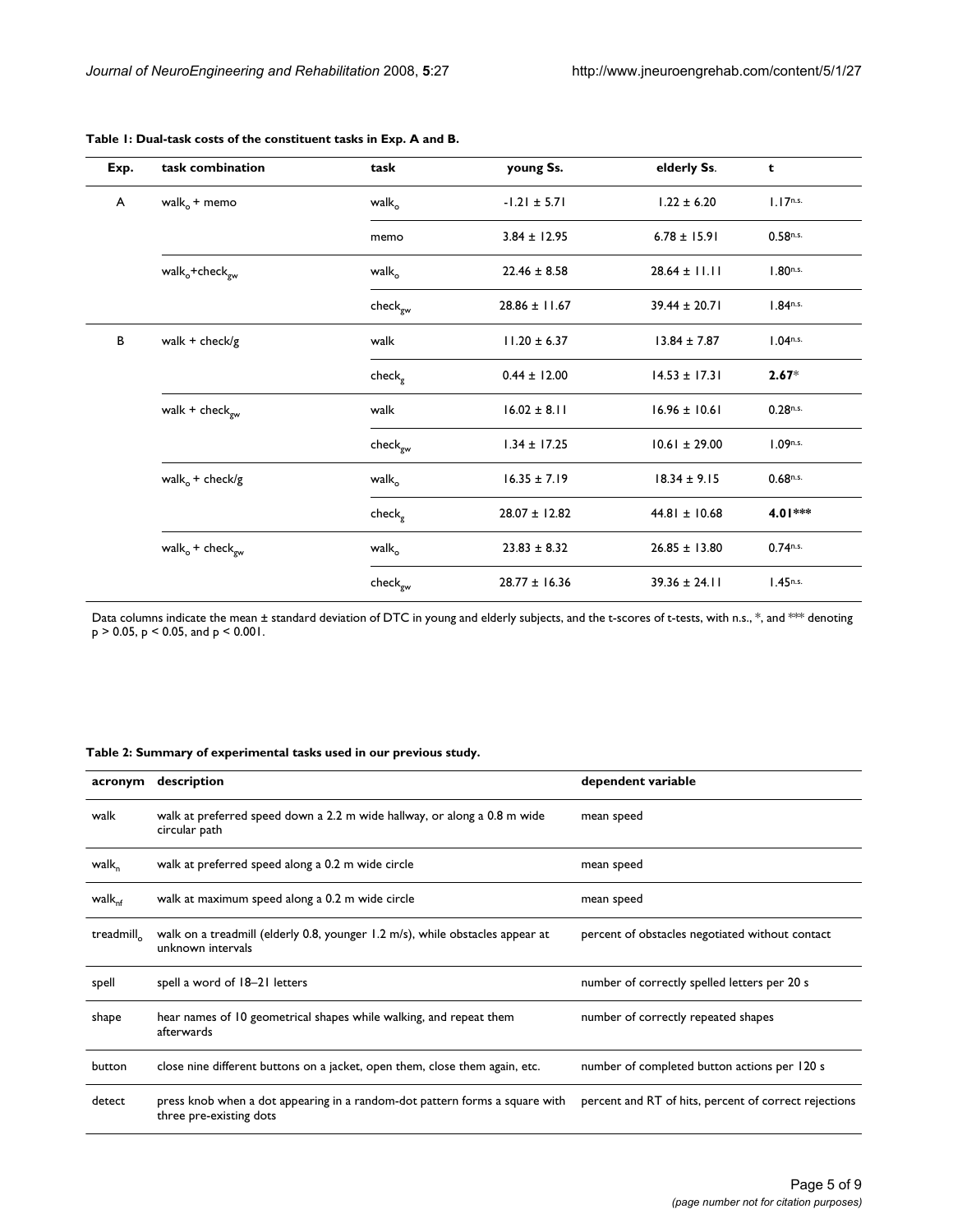

#### Mean dual-task costs of all task combinat **Figure 2** ions in our present and previous study

**Mean dual-task costs of all task combinations in our present and previous study**. [31]. Each bar represents the average score of younger (black) or older (grey) subjects, and each pair of bars one task combination. Error indicators are 20% of the corresponding standard deviation. An age-related deficit of dual-task performance exists where grey bars are larger than black bars.

mean DTC(taska + task
$$
\beta
$$
)[%] =  $\frac{DTC(\text{task }\alpha) + DTC(\text{task }\beta)}{2}$ . (2)

By calculating the costs across both tasks, we can express subjects' dual-task ability irrespective of their individual task priorities [14,33]. The outcome of this calculation is illustrated by the five rightmost pairs of bars in Fig. 2, with each pair representing one combination from Exp. A and B. Since *walk*<sub>o</sub>+*check*<sub>*ow*</sub> was administered both in Exp. A and B, the respective data were merged for presentation in Fig. 2 as well as for further analyses.

Mean DTC for the five rightmost task combinations in Fig. 2 were generally higher in elderly than in younger subjects. This age difference was significant in t-tests for *walk + check<sub>g</sub>* (t = 2.92, p < 0.01),  $walk_o + check_g$  (t = 3.14, p < 0.01), and  $walk_0 + check_{gw}$  (t = 2.67, p < 0.01), but not  $walk_0 + memo (t = 0.98, p > 0.05)$  and  $walk + check_{gw} (t = 1.07,$   $p > 0.05$ ). Not surprisingly, this pattern of findings on mean DTC is quite comparable to that on task-specific DTC shown in Tab. 2. The only exception is *walk*<sub>o</sub>+*check*<sub>gw</sub>, where the age effect was significant for mean but not for task-specific DTC; this is so because data from two experiments were merged to calculate mean DTC, which increased the sample size, and thus also increased the power of statistical testing.

The remaining pairs of bars in Fig. 2 illustrate mean DTC for the task combinations in our previous study [31]. Taken together, Fig. 2 shows that mean DTC of both age groups was higher for some task combinations than for others. In particular, mean DTC increased when obstacles were used, and when high precision was required in the non-walking task (*button*). Further from Fig. 2, mean DTC was higher in elderly than in younger subjects for some but not for other task combinations, thus reflecting agerelated deficits of dual-task performance (ARD). It was the purpose of the present work to determine whether ARD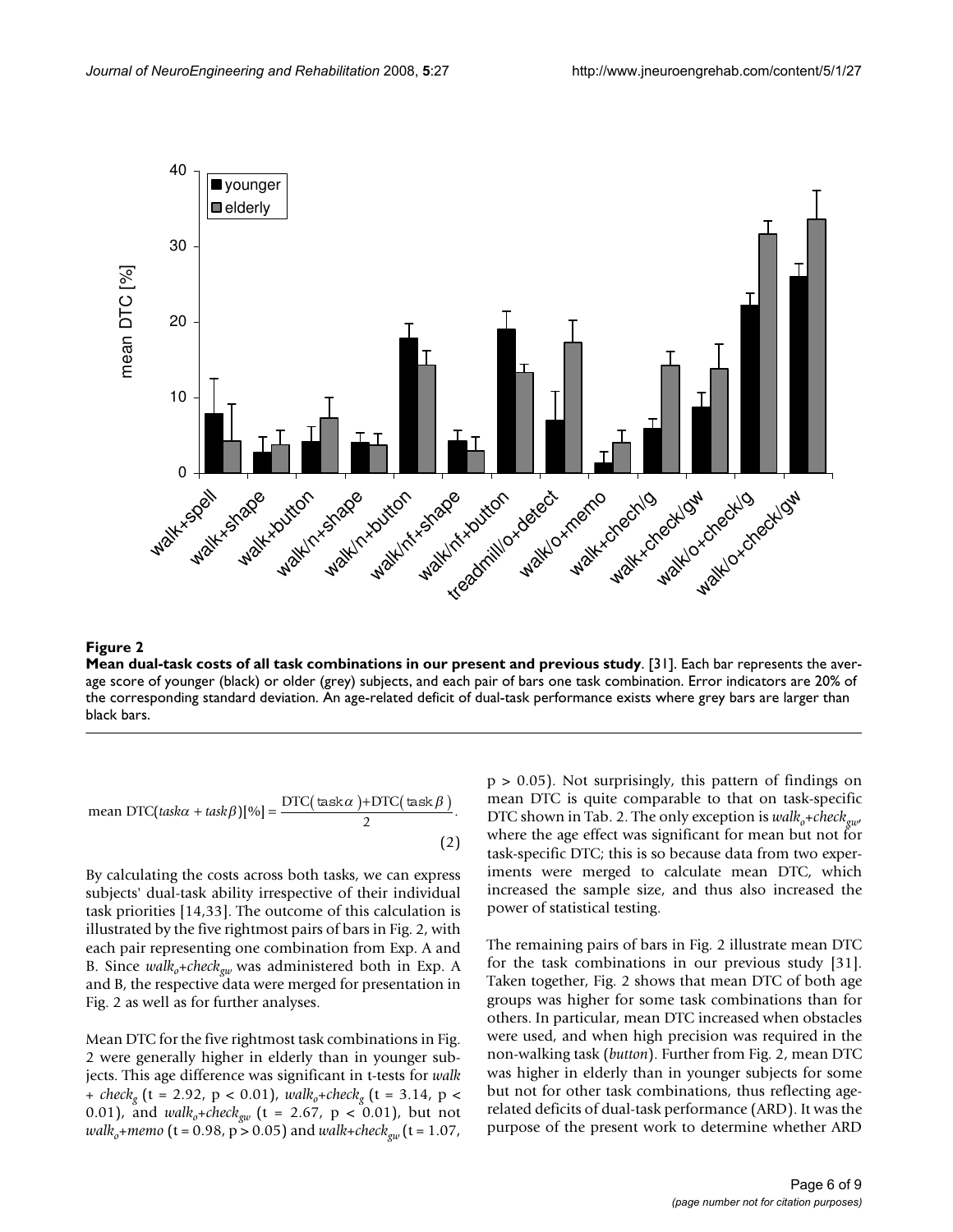depends on the presence of obstacles in the walking path and/or on the need for ongoing visual observation in the non-walking task (see Introduction). To find out, we quantified ARD of each elderly subject i and task combination k as

$$
ARD_{i,k}[\%] = \text{mean DTC}_{i,k} - \overline{\text{mean DTC}_k} \tag{3}
$$

where mean DTC<sub>k</sub> is the average across all *younger* subjects in task combination k. The resultant ARD scores were submitted to an analysis of covariance, with the betweenfactors Obstacles (yes/no) and ongoing Visual Observation (yes/no). The following tasks were deemed to require ongoing visual observation: *detect*, *checkg*, and *checkgw*. To guard against possible effects of overall task difficulty, we included mean DTC $_{\rm k}$  as a covariate. Since the age of elderly subjects differed between task combinations (mean age ranged from 65,0 to 70,7 years), we also included each senior's actual age as a covariate.

The analysis yielded a significant effect only for the factor Visual Observation (F $(1,204) = 13.45$ ; p < 0.001), not for Obstacles (F(1,204) = 2.65;  $p > 0.05$ ), the interaction term  $(F(1,204) = 0.19; p > 0.05)$ , the covariate Difficulty  $(F(1,204) = 2.89; p > 0.05)$ , nor the covariate Age  $(F(1,204) = 0.87; p > 0.05)$ . On the average, task combinations with low visual-observation requirements in the non-walking task had a mean ARD of -0.76%, while those with high visual-observation requirements had a mean ARD of 8.53%.

#### **Discussion**

The purpose of the present study was to compare the dualtasking ability of young and elderly subjects under different combinations of a walking and a non-walking task, in order to determine which task characteristics favor the emergence of age-related dual-task deficits (ARD). Based on our previous work [31], we postulated that ARD may depend critically on the use of a treadmill for walking, the presence of obstacles in the walking path, and/or the need for ongoing visual observation in the non-walking task (see Introduction).

Our data from Exp. A and B clearly show that a treadmill is not critical, since ARD were significant in three out of five task combinations even though subjects walked on solid ground. The data from both experiments further suggest that the presence of obstacles is not critical either: as shown in Fig. 2, dual-task costs increased in the presence of obstacles by a comparable amount in both age groups, and the difference between older and younger subjects therefore remained virtually unchanged (cf. walk<sub>o</sub> and *walk*). This observation is supported by a statistical analysis of all 13 task combinations from our present and previous study [31], which yielded no significant effect of the factor Obstacles on ARD. The same analysis also yielded no significant effect of the covariate Task Difficulty. Our findings therefore confirm previous reports, according to which ARD is not consistently related to the complexity of walking and non-walking tasks [13,29,30].

The above analysis yielded a significant effect only for the factor Visual Observation: non-walking tasks which required ongoing visual observation led to ARD of more than 8%, while those without such requirements led to near-zero ARD. Our data therefore suggest that visual demand of the non-walking task is critical for the emergence of ARD while walking. This conclusion could explain the conflicting results of previous authors. Some earlier studies combined walking with a complex visualimagery task; mean dual-task costs in those studies were substantially higher in elderly than in young subjects [29,30]. Other work combined walking with active listening, or with simple reactions to clearly perceptible acoustic or visual signals; in that case, mean dual-task costs were comparable in healthy seniors and in young subjects [27,28,34]. Thus, non-walking tasks with high, but not those with lower demand for visual processing produced ARD, in accordance with our present conclusion. Additional, indirect support for our conclusion is provided by experiments which combined a postural rather than locomotor task with five different non-postural tasks: there, ARD was limited to non-postural tasks with high visual requirements [23]. Our conclusion is also in agreement with the finding that in elderly subjects, body stability is related to visuospatial but not to other cognitive demands [35-37]

To understand why visual demand of the non-walking task is crucial for the emergence of ARD while walking, it should be noted that locomotion is visually demanding as well, since body stability and heading are constantly adjusted with the help of optic flow [38] and visual position cues [39]. The observed deficits could therefore reflect a general problem of seniors to process two sources of visual information at the same time. Indeed, available literature documents several potential reasons for the existence of such a problem. First, old age is characterized by an increase of saccadic latency [40] and a decrease of the useful field of view [41], which could impair seniors' ability to rapidly shift their gaze back and forth between two concurrent tasks. Second, walking becomes increasingly dependent on vision with advancing age [42], possibly due to a reduced proprioceptive and vestibular sensitivity [review in [43,44]]; this could increase the competition between walking and another visually demanding task for visual processing resources [23]. Third, executive functions of the prefrontal cortex decay in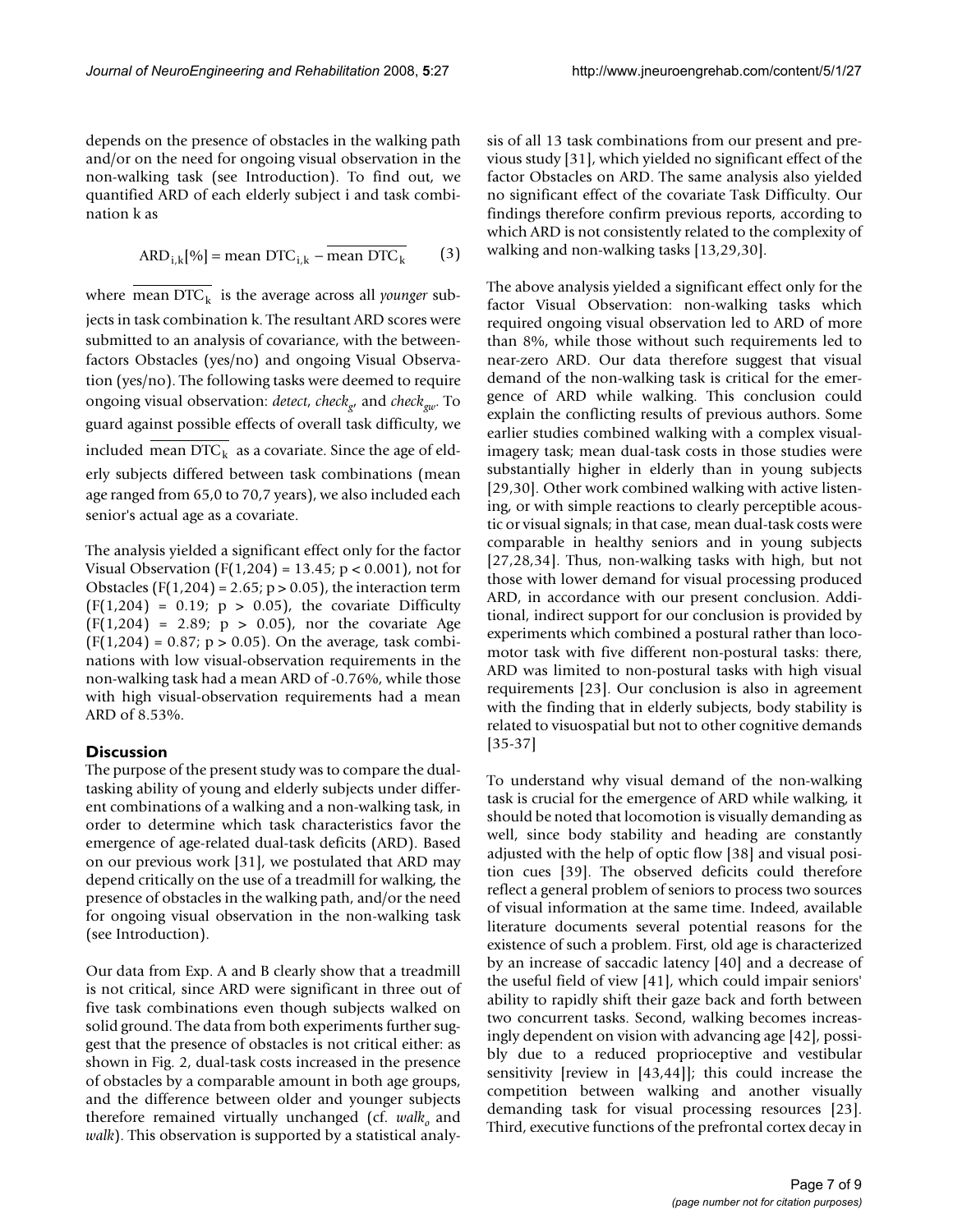old age [review in [18,45]], which could reduce the ability to quickly alternate between the central processing of two visual tasks. Available literature argues against gaze shifting ability as the sole explanation, since substantial ARD was observed even when the non-walking task required visual imagery rather than actual viewing [29,30]. Further research is needed to reliably determine the validity of each above interpretation.

The critical role of vision proposed in the present study is of relevance for many everyday-life scenarios. For example, elderly subjects may have no more problems than younger ones to walk down the street while listening to music, but they may experience difficulties to walk down the street while observing the display in shop windows. In fact, seniors may have a high risk of falling in the latter scenario, since degraded performance on walking with a concurrent visually demanding task is a known predictor of falls in the elderly [46,47]. This differential vulnerability of seniors to scenarios with high versus low visual demand should be taken into account when designing prevention and rehabilitation programs for the elderly.

It should be noted, however, that visual demand may not be the only critical factor for falls in healthy seniors. A range of other predictors not addressed in our study has been identified in literature, such as visual, vestibular, and proprioceptive sensitivity, muscle strength, psychomotor speed, sensorimotor coordination, executive functions, self-efficacy, as well as exposure to slipping and tripping hazards [reviews in [7,9,10,48]]. Additional predictors may exist in seniors suffering from cognitive or sensorimotor dysfunctions: such persons show ARD while walking even if the non-walking task has low visual demand [34,49,50]. Our present findings therefore don't argue against the utility of training programs aimed at those predictors, but rather underline the role of one particular training component.

#### **Conclusion**

In an analysis of 13 combinations between a walking and a non-walking task, we found that dual-task performance is degraded in the elderly for non-walking task which require ongoing visual observation. Such task combinations are common in everyday life, and may therefore contribute to the incidence of falls in seniors. Prevention and rehabilitation programs for the elderly should take this age-related deficit into account, and specifically train participants on task combinations such as walking while adjusting a TV set via remote control, balancing on one leg while reading, standing up and walking while carrying a cup of water [46], etc. Such training is likely to be successful, since seniors' dual-tasking abilities are known to improve by practice [16,32].

#### **Competing interests**

The author declares that they have no competing interests.

#### **Acknowledgements**

Thanks are due to Ch. Steinweg for assistance in data collection and analysis, as well as to K. Engelhard and P. Guardiera for help in the re-analysis of data from our previous study.

#### **References**

- 1. Hausdorff J, Edelberg H, Mitchell S, Goldberger A, Wei J: **[Increased](http://www.ncbi.nlm.nih.gov/entrez/query.fcgi?cmd=Retrieve&db=PubMed&dopt=Abstract&list_uids=9084350) [gait unsteadiness in community-dwelling elderly fallers.](http://www.ncbi.nlm.nih.gov/entrez/query.fcgi?cmd=Retrieve&db=PubMed&dopt=Abstract&list_uids=9084350)** *Arch Phys Med Rehabil* 1997, **78:**278-83.
- 2. Grabiner P, Biswas S, Grabiner M: **[Age-related changes in spatial](http://www.ncbi.nlm.nih.gov/entrez/query.fcgi?cmd=Retrieve&db=PubMed&dopt=Abstract&list_uids=11239283) [and temporal gait variables.](http://www.ncbi.nlm.nih.gov/entrez/query.fcgi?cmd=Retrieve&db=PubMed&dopt=Abstract&list_uids=11239283)** *Arch Phys Med Rehabil* 2001, **82:**31-35.
- 3. Winter D, Patla A, Frank J, Walt S: **[Biomechanical walking pat](http://www.ncbi.nlm.nih.gov/entrez/query.fcgi?cmd=Retrieve&db=PubMed&dopt=Abstract&list_uids=2345777)[tern changes in the fit and healthy elderly.](http://www.ncbi.nlm.nih.gov/entrez/query.fcgi?cmd=Retrieve&db=PubMed&dopt=Abstract&list_uids=2345777)** *Phys Ther* 1990, **70:**340-347.
- 4. Campbell A, Reineken J, Allan B, Martinez G: **[Falls in old age: a](http://www.ncbi.nlm.nih.gov/entrez/query.fcgi?cmd=Retrieve&db=PubMed&dopt=Abstract&list_uids=7337066) [study of frequency and related clinical factors.](http://www.ncbi.nlm.nih.gov/entrez/query.fcgi?cmd=Retrieve&db=PubMed&dopt=Abstract&list_uids=7337066)** *Age Ageing* 1981, **10:**264-70.
- 5. van Bemmel T, Vandenbroucke J, Westendorp R, Gussekloo J: **[In an](http://www.ncbi.nlm.nih.gov/entrez/query.fcgi?cmd=Retrieve&db=PubMed&dopt=Abstract&list_uids=15649672) [observational study elderly patients had an increased risk of](http://www.ncbi.nlm.nih.gov/entrez/query.fcgi?cmd=Retrieve&db=PubMed&dopt=Abstract&list_uids=15649672) [falling due to home hazards.](http://www.ncbi.nlm.nih.gov/entrez/query.fcgi?cmd=Retrieve&db=PubMed&dopt=Abstract&list_uids=15649672)** *J Clin Epidemiol* 2005, **58:**63-67.
- 6. Tinetti M, Baker D, McAvay G, Claus E, Garrett P, Gottschalk M, Koch M, Trainor K, Horwitz R: **A multifactorial intervention to reduce the risk of falling among elderly people living in the community.** *New England J Med* 1994, **331:**821-27.
- 7. Tinetti M, Speechley M: **Prevention of falls among the elderly.** *N E J Med* 1989, **320:**1055-1059.
- 8. Smallegan M: **How families decide on nursing home admission.** *Geriatr Consult* 1983, **1:**21-24.
- 9. van Dieen J, Pijnappels M, Bobbert M: **Age-related intrinsic limitations in preventing a trip and regaining balance after a trip.** *Safety Sci* 2005, **43:**437-53.
- 10. Lajoie Y, Gallagher S: **[Predicting falls within the elderly commu](http://www.ncbi.nlm.nih.gov/entrez/query.fcgi?cmd=Retrieve&db=PubMed&dopt=Abstract&list_uids=14599699)nity: comparison of postural sway, reaction time, the Berg [balance scale and the Activities-specific Balance Confidence](http://www.ncbi.nlm.nih.gov/entrez/query.fcgi?cmd=Retrieve&db=PubMed&dopt=Abstract&list_uids=14599699) [\(ABC\) scale for comparing fallers and non-fallers.](http://www.ncbi.nlm.nih.gov/entrez/query.fcgi?cmd=Retrieve&db=PubMed&dopt=Abstract&list_uids=14599699)** *Arch Gerontol Geriatr* 2004, **38:**1-26.
- 11. Woolacott M, Shumway-Cook A: **[Attention and the control of](http://www.ncbi.nlm.nih.gov/entrez/query.fcgi?cmd=Retrieve&db=PubMed&dopt=Abstract&list_uids=12127181) [posture and gait: a review of an emerging area of research.](http://www.ncbi.nlm.nih.gov/entrez/query.fcgi?cmd=Retrieve&db=PubMed&dopt=Abstract&list_uids=12127181)** *Gait Posture* 2002, **16:**1-14.
- 12. Chen H, Schultz A, Ashton-Miller J, Giordani B, Alexander N, Guire K: **[Stepping over obstacles: Divided attention impairs per](http://www.ncbi.nlm.nih.gov/entrez/query.fcgi?cmd=Retrieve&db=PubMed&dopt=Abstract&list_uids=8630704)[formance of old more than young subjects.](http://www.ncbi.nlm.nih.gov/entrez/query.fcgi?cmd=Retrieve&db=PubMed&dopt=Abstract&list_uids=8630704)** *J Gerontol A Biol Sci Med Sci* 1996, **51:**M116-122.
- 13. Verhaeghen P, Steitz D, Sliwinski M, Cerella J: **[Aging and Dual-Task](http://www.ncbi.nlm.nih.gov/entrez/query.fcgi?cmd=Retrieve&db=PubMed&dopt=Abstract&list_uids=14518807) [Performance: A Meta-Analysis.](http://www.ncbi.nlm.nih.gov/entrez/query.fcgi?cmd=Retrieve&db=PubMed&dopt=Abstract&list_uids=14518807)** *Psychol Aging* 2003, **18:**443-60.
- 14. McDowd J, Craik F: **[Effects of aging and task difficulty on](http://www.ncbi.nlm.nih.gov/entrez/query.fcgi?cmd=Retrieve&db=PubMed&dopt=Abstract&list_uids=2967880) [divided attention performance.](http://www.ncbi.nlm.nih.gov/entrez/query.fcgi?cmd=Retrieve&db=PubMed&dopt=Abstract&list_uids=2967880)** *J Exp Psychol Hum Percept Perform* 1988, **14(2):**267-280.
- 15. Göthe K, Oberauer K, Kliegl R: **Age differences in dual-task performance after practice.** *Psychology Aging* 2007, **22:**596-606.
- 16. Bherer L, Kramer A, Peterson M, Colcombe S, Erickson K, Becic E: **[Training Effects on Dual-Task Performance: Are There Age-](http://www.ncbi.nlm.nih.gov/entrez/query.fcgi?cmd=Retrieve&db=PubMed&dopt=Abstract&list_uids=16420143)[Related Differences in Plasticity of Attentional Control?](http://www.ncbi.nlm.nih.gov/entrez/query.fcgi?cmd=Retrieve&db=PubMed&dopt=Abstract&list_uids=16420143)** *Psychol Aging* 2005, **20:**695-709.
- 17. Gunning-Dixon F, Raz N: **[Neuroanatomical correlates of](http://www.ncbi.nlm.nih.gov/entrez/query.fcgi?cmd=Retrieve&db=PubMed&dopt=Abstract&list_uids=14572526) [selected executive functions in middle-aged and older adults:](http://www.ncbi.nlm.nih.gov/entrez/query.fcgi?cmd=Retrieve&db=PubMed&dopt=Abstract&list_uids=14572526) [a prospective MRI study.](http://www.ncbi.nlm.nih.gov/entrez/query.fcgi?cmd=Retrieve&db=PubMed&dopt=Abstract&list_uids=14572526)** *Neuropsychologia* 2003, **41:**1929-41.
- 18. Raz N: **Aging of the brain and its impact on cognitive performance: Integration of structural and functional findings.** In *The Handbook of Aging and Cognition* Edited by: Craik F, Salthouse T. Erlbaum: Hillsdale, NJ; 2000:1-90.
- 19. West R: **[An application of prefrontal cortex function theory](http://www.ncbi.nlm.nih.gov/entrez/query.fcgi?cmd=Retrieve&db=PubMed&dopt=Abstract&list_uids=8831298) [to cognitive aging.](http://www.ncbi.nlm.nih.gov/entrez/query.fcgi?cmd=Retrieve&db=PubMed&dopt=Abstract&list_uids=8831298)** *Psychol Bull* 1996, **120:**272-92.
- 20. Stuss D, Benson D: **The frontal lobes.** New York: Raven Press; 1986.
- 21. Shumway-Cook A, Woolacott M: **Attentional demands and postural control: The effects of sensory context.** *J Gerontol Med Sci* 2000, **55A:**M10-M16.
- 22. Teasdale N, Bard C, LaRue J, Fleury M: **[On the cognitive penetra](http://www.ncbi.nlm.nih.gov/entrez/query.fcgi?cmd=Retrieve&db=PubMed&dopt=Abstract&list_uids=8444263)[bility of posture control.](http://www.ncbi.nlm.nih.gov/entrez/query.fcgi?cmd=Retrieve&db=PubMed&dopt=Abstract&list_uids=8444263)** *Exp Aging Res* 1993, **19:**1-13.